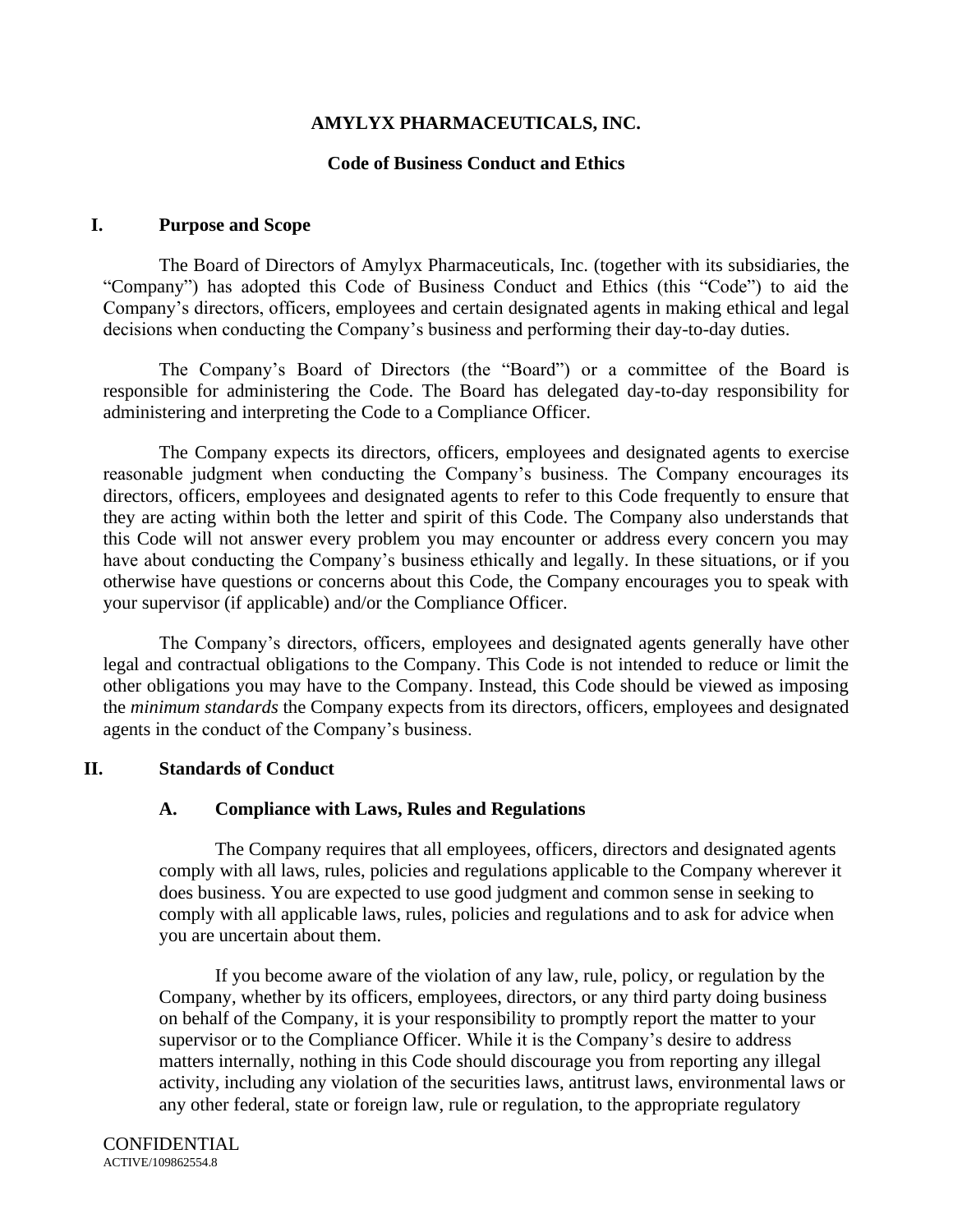authority. Directors, officers, employees and designated agents shall not discharge, demote, suspend, threaten, harass or in any other manner discriminate or retaliate against an employee because he or she reports any such violation, unless it is determined that the report was made with knowledge that it was false. This Code should not be construed to prohibit you from testifying, participating or otherwise assisting in any state or federal administrative, judicial or legislative proceeding or investigation.

#### **B. Conflicts of Interest**

The Company recognizes and respects the right of its directors, officers, employees and designated agents to engage in outside activities that they may deem proper and desirable, provided that these activities do not impair or interfere with the performance of their duties to the Company or their ability to act in the Company's best interests. In most, if not all, cases this will mean that our directors, officers, employees and designated agents must avoid situations that present a potential or actual conflict between their personal interests and the Company's interests.

A "conflict of interest" occurs when a director's, officer's, employee's or designated agent's personal interest interferes with the Company's interests. Conflicts of interest can arise in many situations. For example, conflicts of interest can arise when a director, officer, employee or designated agent takes an action or has an outside interest, responsibility or obligation that can make it difficult for him or her to perform the responsibilities of his or her position objectively or effectively in the Company's best interests. Conflicts of interest can also occur when a director, officer or employee or his or her immediate family member receives some personal benefit (whether improper or not) as a result of the director's, officer's, employee's or designated agent's position with the Company. Each individual's situation is different and in evaluating his or her own situation, a director, officer, employee or designated agent will have to consider many factors.

Any material transaction, responsibility, obligation, or relationship that reasonably could be expected to give rise to a conflict of interest should be reported promptly to the Compliance Officer, who may notify the Board or a committee of the Board as he or she deems appropriate. Actual or potential conflicts of interest involving a director or executive officer other than the Compliance Officer should be disclosed directly to the Compliance Officer. Actual or potential conflicts of interest involving the Compliance Officer should be disclosed directly to the Chief Executive Officer(s).

## **C. Insider Trading**

Employees, officers, directors and designated agents who have material non-public information about the Company or other companies, including our suppliers and customers, as a result of their relationship with the Company are prohibited by law and Company policy from trading in securities of the Company or such other companies, as well as from communicating such information to others who might trade on the basis of that information. To help ensure that you do not engage in prohibited insider trading and avoid even the appearance of an improper transaction, the Company has adopted an Insider Trading Policy, which is distributed to employees and is also available from the Compliance Officer.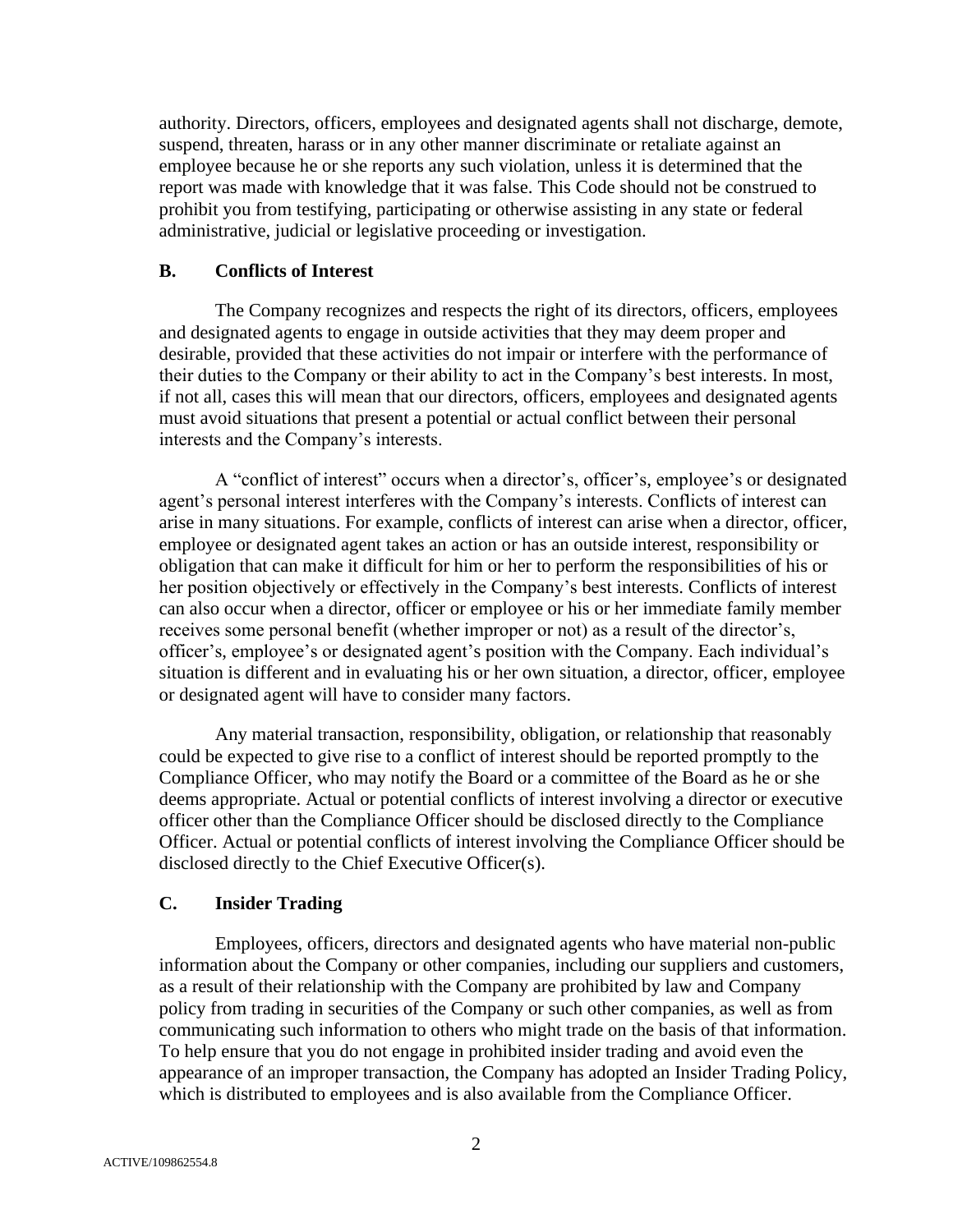If you are uncertain about the constraints on your purchase or sale of any Company securities or the securities of any other company that you are familiar with by virtue of your relationship with the Company, you should consult with the Compliance Officer before making any such purchase or sale.

#### **D. Confidentiality**

Employees, officers, directors and designated agents must maintain the confidentiality of confidential information entrusted to them by the Company or other companies, including our suppliers and customers, except when disclosure is authorized by a supervisor or legally mandated. Unauthorized disclosure of any confidential information is prohibited. Additionally, directors, officers, employees and designated agents should take appropriate precautions to ensure that confidential or sensitive business information, whether it is proprietary to the Company or another company, is not communicated within the Company except to directors, officers, employees and designated agents who have a need to know such information to perform their responsibilities for the Company.

Third parties may ask you for information concerning the Company. Subject to the exceptions noted in the preceding paragraph, employees, officers, directors and designated agents (other than the Company's authorized spokespersons) must not discuss internal Company matters with, or disseminate internal Company information to, anyone outside the Company, except as required in the performance of their Company duties and, if appropriate, after a confidentiality agreement is in place. This prohibition applies particularly to inquiries concerning the Company from the media, market professionals (such as securities analysts, institutional investors, investment advisers, brokers and dealers) and security holders. All responses to inquiries on behalf of the Company must be made only by the Company's authorized spokespersons. If you receive any inquiries of this nature, you must decline to comment and refer the inquirer to your supervisor or one of the Company's authorized spokespersons. The Company's policies with respect to public disclosure of internal matters are described more fully in the Company's Disclosure Policy.

You also must abide by any lawful obligations that you have to your former employer. These obligations may include restrictions on the use and disclosure of confidential information, restrictions on the solicitation of former colleagues to work at the Company and non-competition obligations.

#### **E. Honest and Ethical Conduct and Fair Dealing**

Employees, officers, directors and designated agents should endeavor to deal honestly, ethically and fairly with the Company's suppliers, customers, competitors and employees. Statements regarding the Company's products and services must not be untrue, misleading, deceptive or fraudulent. You must not take unfair advantage of anyone through manipulation, concealment, abuse of privileged information, misrepresentation of material facts or any other unfair-dealing practice.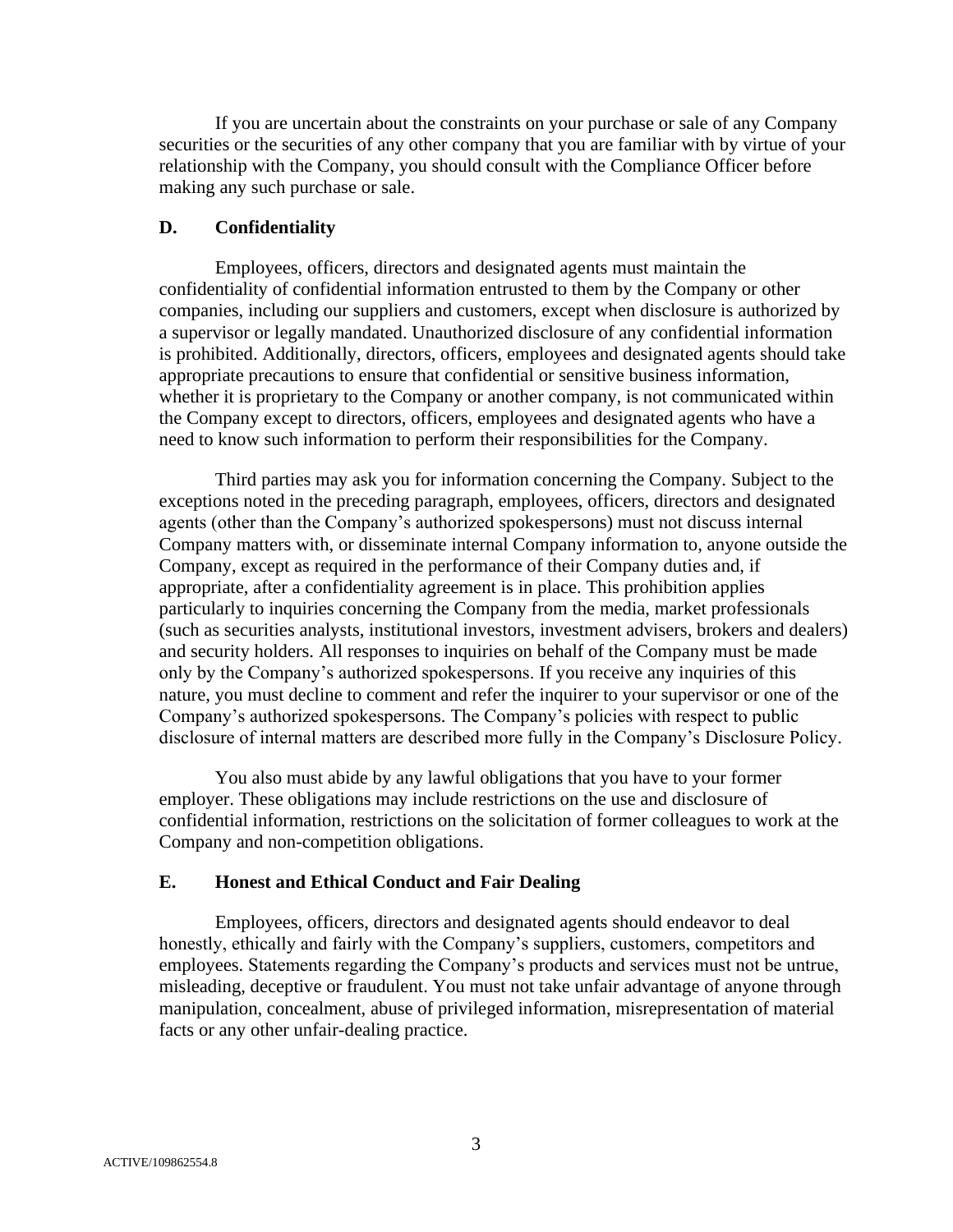## **F. Protection and Proper Use of Corporate Assets**

Employees, officers, directors and designated agents should seek to protect the Company's assets. Theft, carelessness and waste have a direct impact on the Company's financial performance. Employees, officers and directors must use the Company's assets and services solely for legitimate business purposes of the Company and not for any personal benefit or the personal benefit of anyone else.

# **G. Corporate Opportunities**

Employees, officers, directors and designated agents owe a duty to the Company to advance its legitimate business interests when the opportunity to do so arises. Each employee, officer and director is prohibited from:

• diverting to himself or herself or to others any opportunities that are discovered through the use of the Company's property or information or as a result of his or her position with the Company unless that opportunity has first been presented to, and rejected by, the Company;

• using the Company's property or information or his or her position for improper personal gain; or

• competing with the Company.

# **H. Political Contributions**

Business contributions to political campaigns are strictly regulated by federal, state, provincial and local law in the U.S. and many other jurisdictions. Accordingly, all political contributions proposed to be made with the Company's funds must be coordinated through and approved by the Compliance Officer. Directors, officers, employees and designated agents may not, without the approval of the Compliance Officer, use any Company funds for political contributions of any kind to any political candidate or holder of any national, state or local government office. Directors, officers, employees and designated agents may make personal contributions, but should not represent that they are making contributions on the Company's behalf. Specific questions should be directed to the Compliance Officer.

## **I. Bribes, Kickbacks and Other Improper Payments**

The Company does not permit or condone bribes, kickbacks or other improper payments, transfers or receipts. No director, officer, employee or designated agent should offer, give, solicit or receive any money or other item of value for the purpose of obtaining, retaining or directing business or bestowing or receiving any kind of favored treatment.

## **J. International Trade Controls**

Many countries regulate international trade transactions, such as imports, exports and international financial transactions and prohibit boycotts against countries or firms that may be "blacklisted" by certain groups or countries. The Company's policy is to comply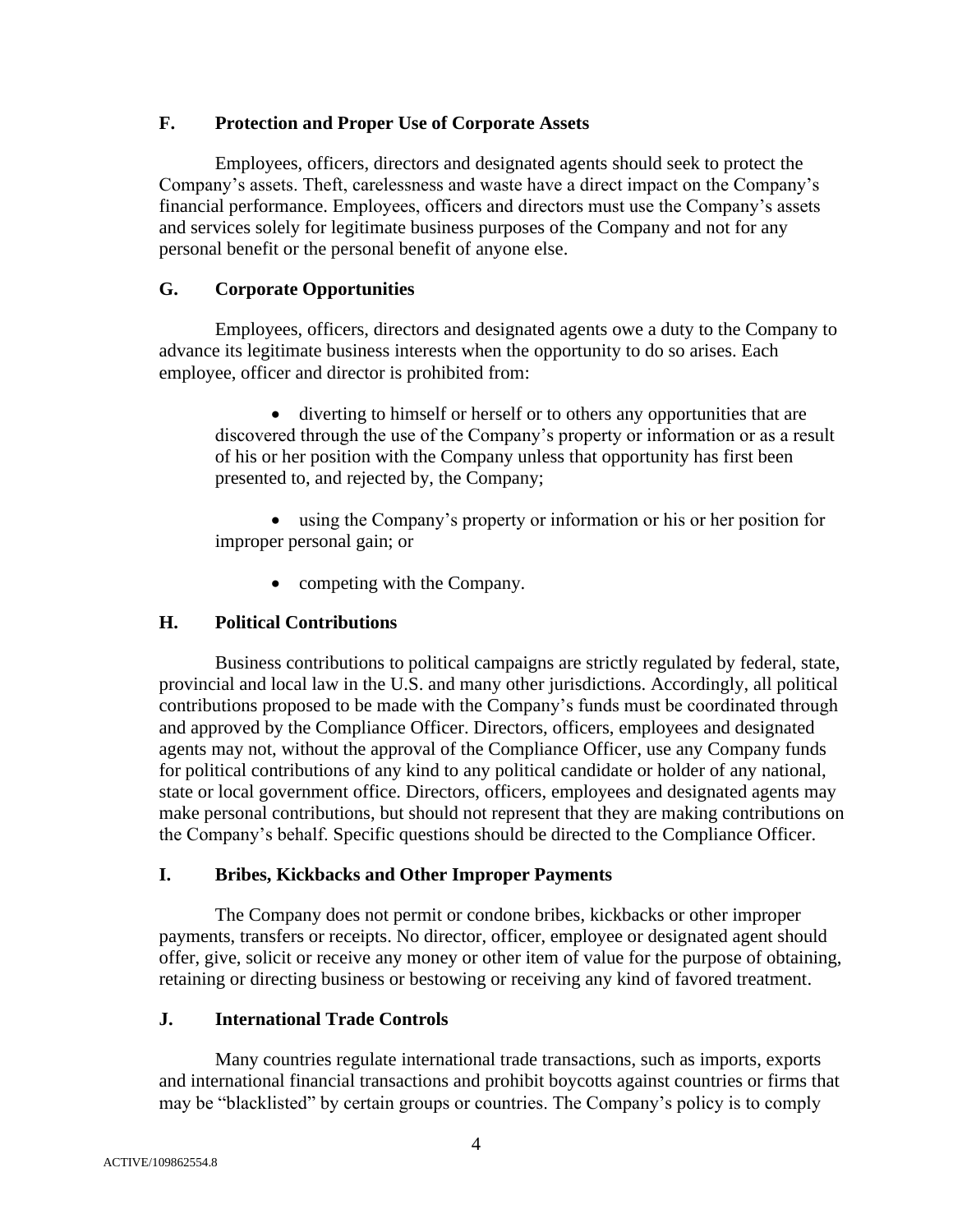with these regulations and prohibitions even if compliance may result in the loss of some business opportunities. Employees should learn and understand the extent to which international trade controls apply to transactions conducted by the Company.

## **K. Accuracy of Records**

Employees, officers, directors and designated agents must honestly and accurately report all business transactions. You are responsible for the accuracy of your records and reports. Accurate information is essential to the Company's ability to meet legal and regulatory obligations.

All Company books, records and accounts shall be maintained in accordance with all applicable regulations and standards and accurately reflect the true nature of the transactions they record. The financial statements of the Company shall conform to generally accepted accounting rules and the Company's accounting policies. No undisclosed or unrecorded account or fund shall be established for any purpose. No false or misleading entries shall be made in the Company's books or records for any reason, and no disbursement of corporate funds or other corporate property shall be made without adequate supporting documentation.

# **L. Quality of Public Disclosures**

It is the policy of the Company to provide full, fair, accurate, timely and understandable disclosure in reports and documents filed with, or submitted to, the Securities and Exchange Commission and in other public communications.

## **III. Compliance Procedures**

## **A. Communication of Code**

All current directors, officers, employees and designated agents are being supplied a copy of the Code. Future directors, officers, employees, and designated agents will be supplied a copy of the Code when beginning service at the Company. All directors, officers and employees will be expected to review and sign an acknowledgment regarding the Code on a periodic basis. Updates of the Code, when adopted, will be promptly supplied to directors, officers and employees. Directors, officers and employees also can obtain a copy of the Code by requesting one from the human resources department or by accessing the Company's website at www.amylyx.com.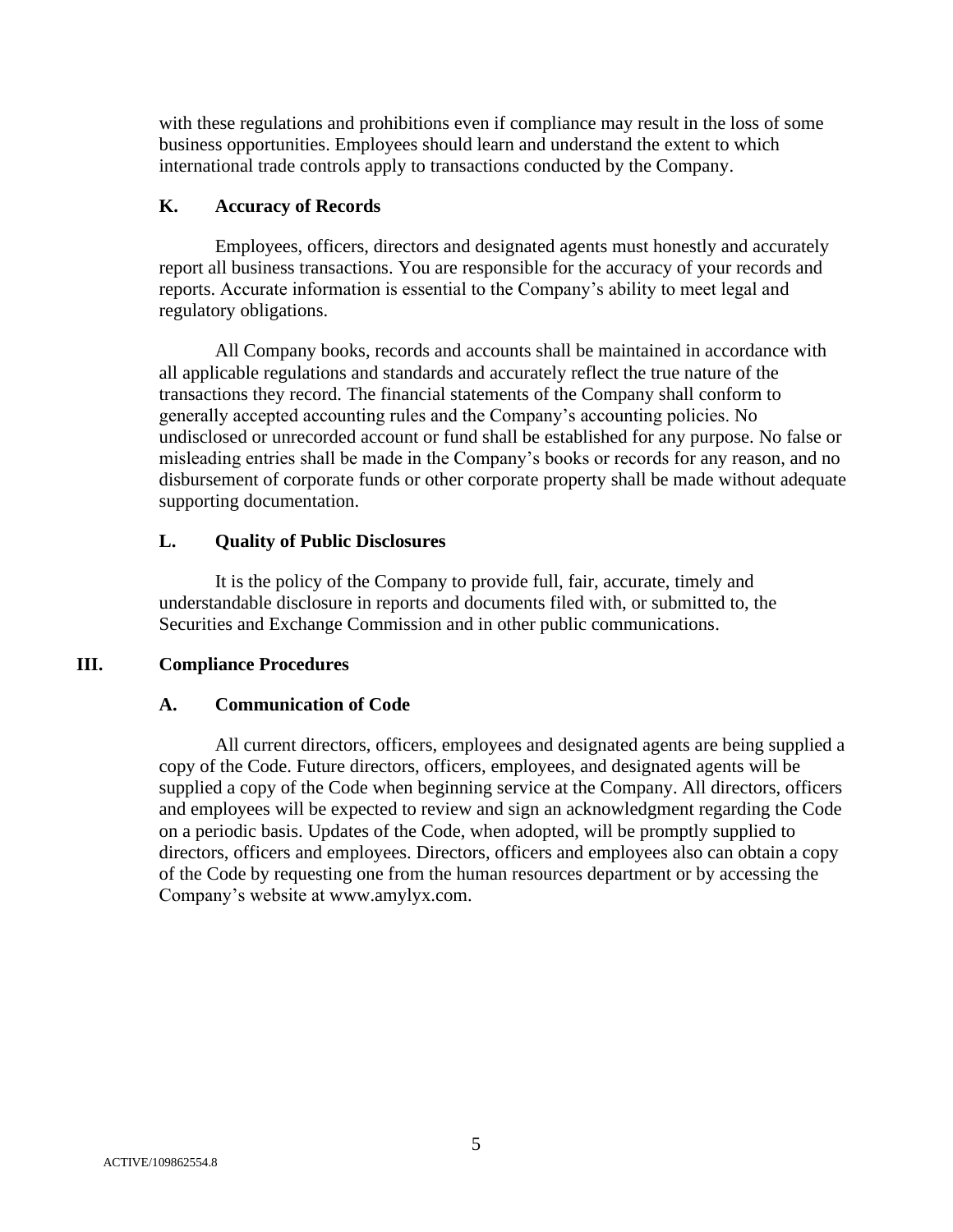#### **B. Monitoring Compliance and Disciplinary Action**

The Company's management, under the supervision of its Board or a committee of the Board or, in the case of accounting, internal accounting controls, auditing or securities law matters, the Audit Committee, shall take reasonable steps to (i) monitor compliance with the Code, and (ii) when appropriate, impose and enforce appropriate disciplinary measures for violations of the Code.

Disciplinary measures for violations of the Code will be determined in the Company's sole discretion and may include, but are not limited to, counseling, oral or written reprimands, warnings, probation or suspension with or without pay, demotions, reductions in salary, termination of employment or service, and restitution.

The Company's management shall periodically report to the Board or a committee of the Board on these compliance efforts including, without limitation, alleged violations of the Code and the actions taken with respect to violations.

#### **C. Communication Channels**

*Be Proactive.* Every director, officer, employee and designated agent is encouraged to act proactively by asking questions, seeking guidance and reporting suspected violations of the Code and other policies and procedures of the Company, as well as any violation or suspected violation of law, rule or regulation resulting from the conduct of the Company's business or occurring on the Company's property. **If any director, officer, employee or designated agent believes that actions have taken place, may be taking place, or may be about to take place that violate or would violate the Code or any law, policy or regulation applicable to the Company, he or she is obligated to bring the matter to the attention of the Company.** Our whistleblower hotline number is (833) 778-1542. An online reporting option is: amylyx.ethicspoint.com, or amylyx.navexone.com from a mobile device.

*Seeking Guidance.* The best starting point for officers or employees seeking advice on ethics-related issues or wishing to report potential violations of the Code will usually be their supervisor. However, if the conduct in question involves an officer's or employee's supervisor, if the officer or employee has reported the conduct in question to the supervisor and does not believe that the supervisor has dealt with it properly, or if the officer or employee does not feel comfortable discussing the matter with the supervisor, the officer or employee may raise the matter with the Compliance Officer.

*Communication Alternatives.* Any officer or employee may communicate with the Compliance Officer, or report potential violations of the Code, by any of the following methods:

• In writing (which can be done anonymously as set forth below under "Anonymity"), addressed to the Compliance Officer, by mail to 43 Thorndike St., Cambridge, MA 02141;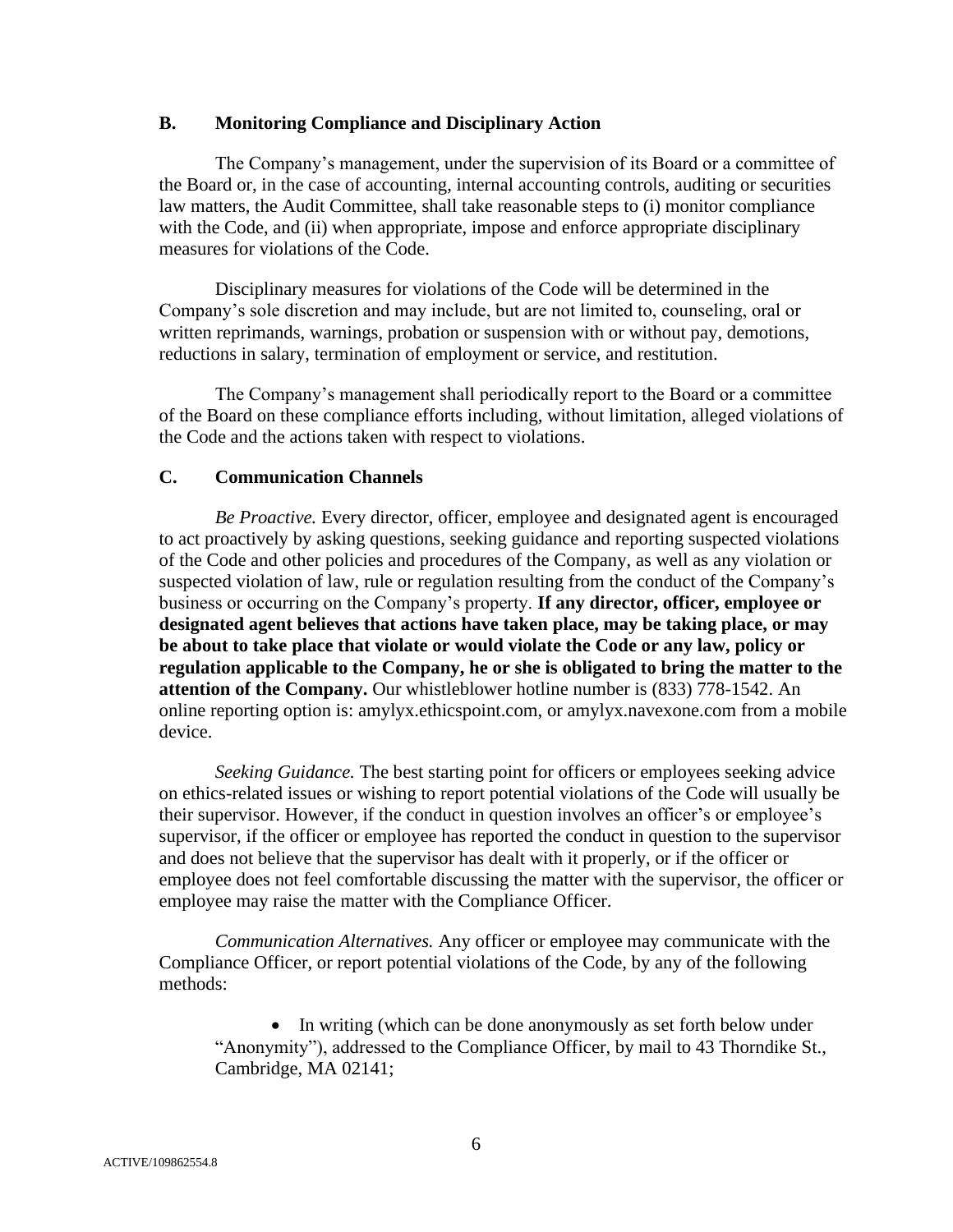• Online at amylyx.ethicspoint.com, or amylyx.navexone.com from a mobile device (which may be done anonymously as set forth below under "Anonymity"); or

• By phoning and leaving a voicemail. The voicemail can be reached at (833) 778-1542 and messages can be left anonymously as set forth below under "Anonymity."

*Reporting Accounting and Similar Concerns.* Concerns or questions regarding potential violations of the Code, a Company policy or procedure or laws, rules or regulations relating to accounting, internal accounting controls, or auditing or securities law matters will be directed to the Audit Committee of the Board (the "Audit Committee") or a designee of the Audit Committee in accordance with the procedures established by the Audit Committee for receiving, retaining and treating complaints regarding accounting, internal accounting controls or auditing matters. Officers and employees can also communicate directly with the Audit Committee or its designee regarding such matters by the following methods (which can be done anonymously as set forth below under "Anonymity"):

• In writing (which can be done anonymously as set forth below under "Anonymity"), addressed to the Compliance Officer, by mail to 43 Thorndike St., Cambridge, MA 02141;

• Online at amylyx.ethicspoint.com, or amylyx.navexone.com from a mobile device (which may be done anonymously as set forth below under "Anonymity"); or

• By phoning and leaving a voicemail. The voicemail can be reached at (833) 778-1542 and messages can be left anonymously as set forth below under "Anonymity."

*Cooperation*. Employees, officers, directors and designated agents are expected to cooperate with the Company in any investigation of a potential violation of the Code, any other Company policy or procedure, or any law, rule or regulation.

*Misuse of Reporting Channels.* Employees, officers, directors and designated agents should not use these reporting channels in bad faith or in a false or frivolous manner or to report grievances that do not involve the Code or other ethics-related issues.

*Director Communications.* In addition to the foregoing methods, a director also can communicate concerns or seek advice with respect to this Code by contacting the Board through its Chair or the Audit Committee.

## **D. Anonymity**

The Company prefers that officers and employees, when reporting suspected violations of the Code, identify themselves to facilitate the Company's ability to take steps